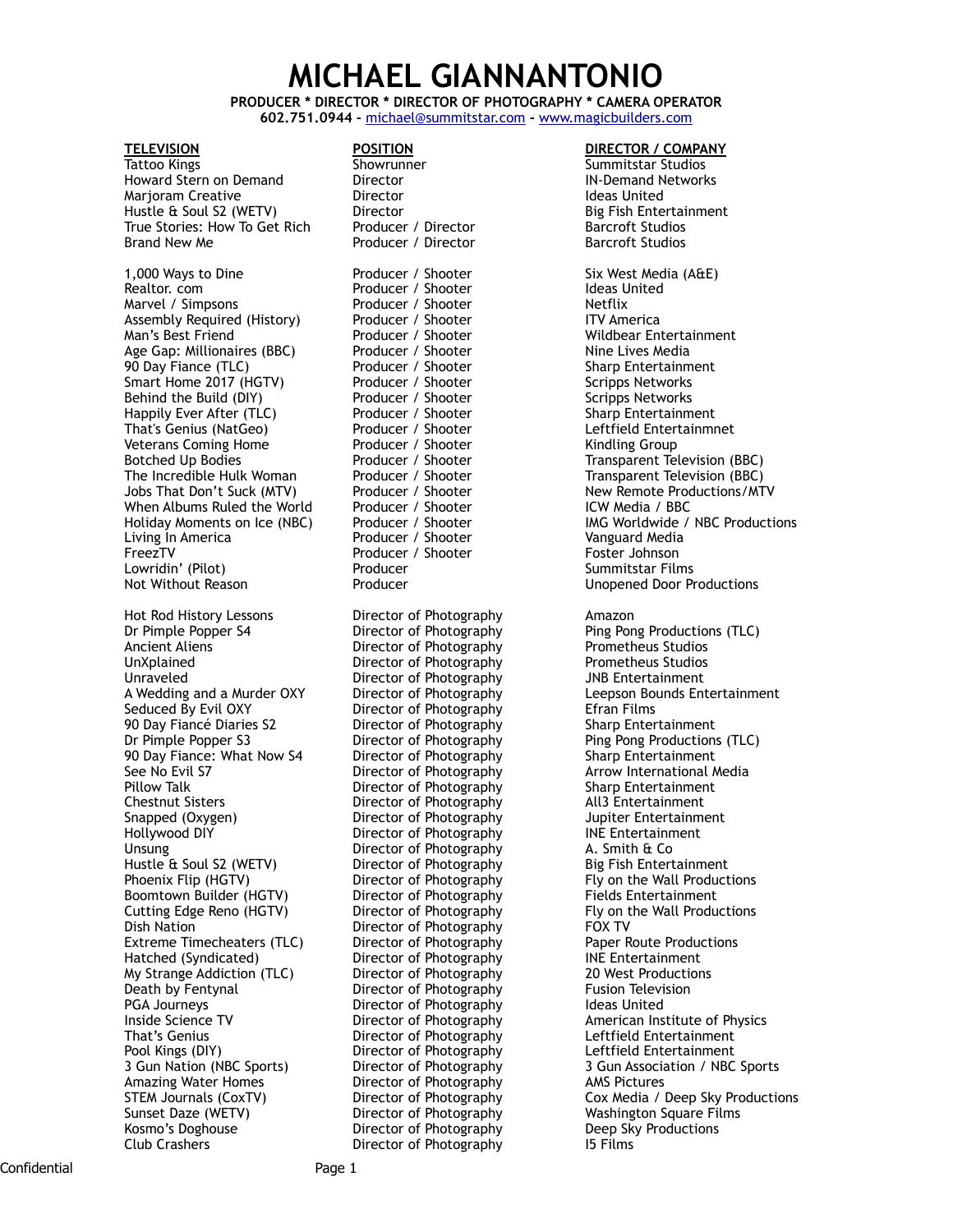Howard Stern on Demand Director of Photography IN-Demand Networks A Day In the Life of Wash **Director of Photography** Blind Vision Films

**TELEVISION POSITION DIRECTOR / COMPANY** America's Cheapest Family Camera Operator Sharp Entertainment Triple Digit Flip Camera Operator A+E - Six West Productions Where Are They Now Camera Operator Sharp Entertainment 90 Day Fiance (TLC) S12 Camera Operator Sharp Entertainment Happily Ever After (TLC) S5 Camera Operator Million Dollar Listing: LA Camera Operator North Control of Wonder Productions Lost Secrets Of (Travel Channel) Camera Operator Talos Films What You Get For Your Money Camera Operator Boy Wonder Productions (HGTV)<br>The Great Christmas Light Fight Camera Operator Triple Threat Productions The Great Christmas Light Fight Camera Operator Triple Threat Productions Ripley's Believe it or Not (TRVL) Camera Operator Texas Crew Productions Before the 90 Days **Camera Operator** Sharp Entertainment Risky Business Camera Operator Green Paradise Productions Disappearance of Phoenix Coldon Camera Operator Lucky 8 TV Carnival Kings Camera Operator Street Outlaws/No Prep Kings Camera Operator **Pilgrim Media Group** Wrench Against The Machine Camera Operator CoolFire Studios Biker Battleground: Phoenix Camera Operator BBC Worldwide / History Channel Flip It Sisters (HGTV) **Camera Operator** TFT US Productions 37 Black Ink Crew NY (S6) Camera Operator Big Fish Entertainment Just Tattoo of Us (MTV) Camera Operator Big Fish Entertainment Save Our Shelter **Camera Operator** Camera Operator **Henry Less Productions** My Two Husbands (TLC) Camera Operator 6x5 Media The Rebacks (TLC) **Camera Operator** Big Fish Entertainment New Harlem **Camera Operator** Big Fish Entertainment Teenage Newlyweds Camera Operator A. Smith & Co Broken Skull Challenge (CMT) Camera Operator 51 Minds Entertainment (CMT) Virtually In Love (Oxygen) Camera Operator Fly on the Wall Entertainment She's Got Game (VH1) Camera Operator 51 Minds Entertainment Preach (Lifetime) Camera Operator Core Media Group Human Guinea Pigs Camera Operator Megalomedia Glutton for Punishment **Camera Operator** Paperny Entertainment Meteorite Men (Discovery) Camera Operator LMNO Productions Tanked (Animal Planet) **Camera Operator** Nancy Glass Productions King of Philadelphia **Camera Operator** King Crow Productions Golf Treasures (DirectTV) Camera Operator Camera Colf Treasures (DirectTV Sharing Paradise (HGTV) Camera Operator 7 Beyond / HGTV NHL Revealed **Camera Operator** Bristow Global Media All The Right Moves (Oxygen) Camera Operator World of Wonder Productions<br>What Not to Wear (TLC) Camera Operator TLC / BBC What Not to Wear (TLC) Alex Clare (Xbox Live) Camera Operator Giant Pictures STEM Initiatives (Cox TV) Camera Operator Cox Media / Deep Sky Productions Dropzone (Pilot) Camera Operator Lighthearted Entertainment Pro Fight League The Camera Operator The Mindswell Productions Paradise Valley Camera Operator GoodStory Entertainment America's Cheapest Family Flipping Arizona **Camera Operator** A+E - Six West Productions Where Are They Now Camera Operator The Sharp Entertainment 90 Day Fiance (TLC) S12 Camera Operator Sharp Entertainment Happily Ever After (TLC) S5 Camera Operator Sharp Entertainment Million Dollar Listing: LA Camera Operator World of Wonder Productions Lost Secrets Of (Travel Channel) Camera Operator Talos Films What You Get For Your Money Camera Operator **Boy Wonder Productions (HGTV)** The Great Christmas Light Fight Camera Operator Triple Threat Productions Ripley's Believe it or Not (TRVL) Before the 90 Days **Camera Operator** Sharp Entertainment Risky Business **Camera Operator** Camera Comerator Green Paradise Productions Consider Paradise Productions Constantions Constantions Constantions Constantions Constantions Constantions Constantions Constantions Constantion Disappearance of Phoenix Coldon

Camera Operator

Meteorite Men (Discovery) Technical Manager LMNO Productions

Not Without Reason Director of Photography Unopened Door Productions

**GoodStory Entertainment** This Camera Operator **Camera Operator** Fly on the Wall Entertainment<br>
Camera Operator **Fluit Entertainment**<br>
Citizen Pictures Camera Operator Sharp Entertainment (VH1)

Sunset Daze (WETV) Technical Manager Mashington Square Films